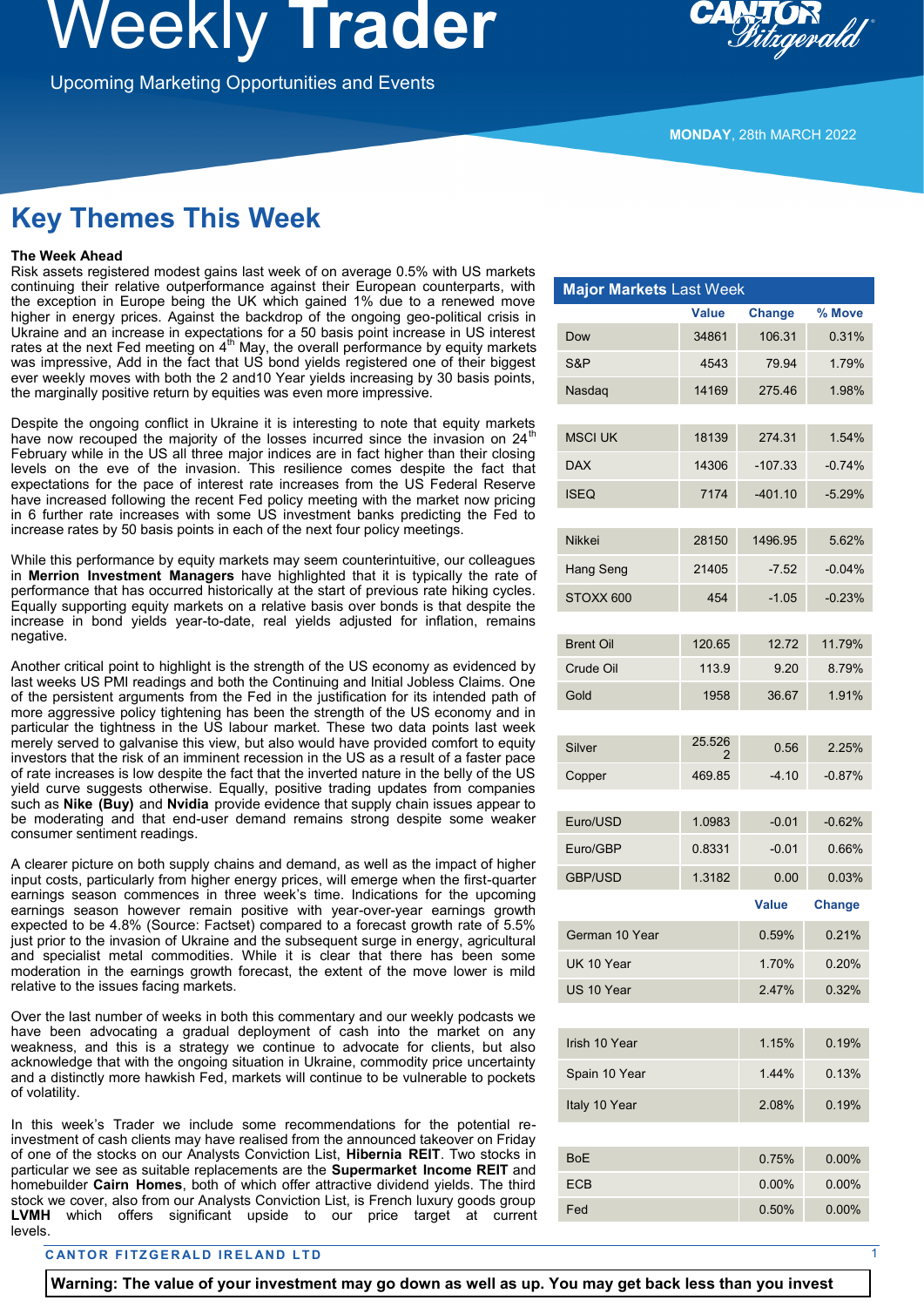

## **Opportunities this week**

## **Cairn Homes plc** Closing Price: €1.24



| <b>Key Metrics</b>                             | 2021e  | 2022e  | 2023e  |  |  |
|------------------------------------------------|--------|--------|--------|--|--|
| Revenue $(\in$ 'Mn)                            | 591.7  | 668.8  | 745.5  |  |  |
| EPS $(\epsilon)$                               | 0.11   | 0.12   | 0.15   |  |  |
| Price/ Earnings                                | 11.51x | 10.11x | 8.4x   |  |  |
| Div Yield                                      | 4.34%  | 7.32%  | 8.20%  |  |  |
| 1 Mth<br>3 Mth<br>1 Year                       |        |        |        |  |  |
| <b>Total Return</b>                            |        |        |        |  |  |
| <b>CRN ID</b>                                  | 4.01%  | 8.74%  | 26.94% |  |  |
| Source: All data & charts from Bloomberg & CFI |        |        |        |  |  |

## **Supermarket Income REIT Closing Price: 129p** Closing Price: 129p



| <b>Key Metrics</b> | 2021e  | 2022e  | 2023e  |
|--------------------|--------|--------|--------|
| Revenue (£'Mn)     | 70.6   | 87.2   | 96.9   |
| EPS(E)             | 0.06   | 0.07   | 0.07   |
| Price/ Earnings    | 20.47x | 18.97x | 17.91x |
| Div Yield          | 4.57%  | 4.73%  | 4.88%  |

| <b>Total Return</b>                            | 1 Mth | 3 Mth | 1 Year |  |
|------------------------------------------------|-------|-------|--------|--|
| <b>SUPRLN</b>                                  | 7.50% | 5.52% | 21.13% |  |
| Course: All data & charts from Ploomborg & CEL |       |       |        |  |

Source: All data & charts from Bloomberg & CFI

After the announced acquisition of Hibernia REIT on Friday last, focus is undoubtedly now pointed towards putting cash for our HBRN shareholders to work. In light of this, we are proposing that Cairn Homes represents strong value at these levels, given that like HBRN, the stock is undervalued relative to the value of the company's assets and also offers a strong dividend yield. Last week, we issued a refreshed research note on Cairn, in which we highlighted our positivity on the company in light of the strong FY21 results, the refreshed FY22 guidance, the new set of medium-term targets, and the heightened focus on cash distributions to shareholders.

Guidance for 2022 sees turnover in excess of €600 million (a 40% increase on this year), with 1,500 closed new homes sales; a gross margin in core housebuilding of up to c. 21.5% (previously guided 20%); guiding build cost inflation of around €10,000 per new home built; c. €100m operating profit up from the previously guided c. €85 million, delivering FY operating profit margin of 16.5%; €175m of operating cashflow this year, to now bring total operating cash flow for the two years to the end of 2022 to €300m (€265m guided previously).

On its medium-term targets, Cairn expects to deliver between 5,000 and 5,500 new homes in the three years to the end of 2024 and expects to generate in excess of €500 million in operating cashflow in the three-year period to the end of 2024. The Company expects ROE to be c. 11% in 2022 growing to 15% by the end of 2024. The story remains a positive one, as we are seeing higher profits feeding into improving margins, and stronger cash flow reducing net debt feeding into improved shareholder returns with the initiation of the €75m buyback programme, with further buybacks expected. We believe recent market weakness has presented an opportunity here with our DCF-derived price target of €1.55 implying over 25% upside from current levels, supported by a dividend yielding 4.4%.

A second alternative for clients looking to reinvest cash proceeds from Hibernia REIT is the UK-based Supermarket Income REIT, which offers secure, inflation-hedged GBP income due to the nature of the company's focus on long-dated, inflation-linked leases. Since its IPO in mid-2017, SUPR has grown at an impressive rate, growing to a portfolio size of over £1.6bn in assets in less than five years. In early March, we held a meeting with SUPR management following the interim results from which we drew a lot of positives. SUPR has recently moved to the premium listing of the LSE and was upgraded to BBB+ investment grade rating by Fitch, both of which are significant catalysts for continued growth for the company.

The Sainsbury JV will be monetised by mid-2023, with SUPR seeing an increase in the JV portfolio value of around 66% in 2-3 years. The UK supermarket sector continues to go from strength to strength. Now vs pre covid total UK grocery sales are up +10%; Online +88%; Physical store sales +4%; specific omnichannel (SUPR) stores are+16%, all really boosted by the shift to WFH. We're also clearly seeing high levels of food price inflation (FPI) with an over 90% correlation between FPI and Inflation. Given the high degree of correlation between inflation and food prices and the level of investor appetite in the sector, SUPR believes it will see continued progressive growth in both supermarket rents and capital values.

Market yields have moved lower to c.4.40% now but the net initial yield on SUPR's own portfolio at about 4.7%, which management was very keen to highlight as being conservative, so they see yield compression coming through here in the coming years which will have a positive NAV impact. SUPR is trading at 129p, up c.6% YTD and offering a 4.6% dividend yield as well – we continue to like it and see upside to our PT of 136p, seeing it as a viable alternative to clients looking for REIT exposure with a solid dividend profile while also still representing strong arbitrage value relative to UK supermarket bonds.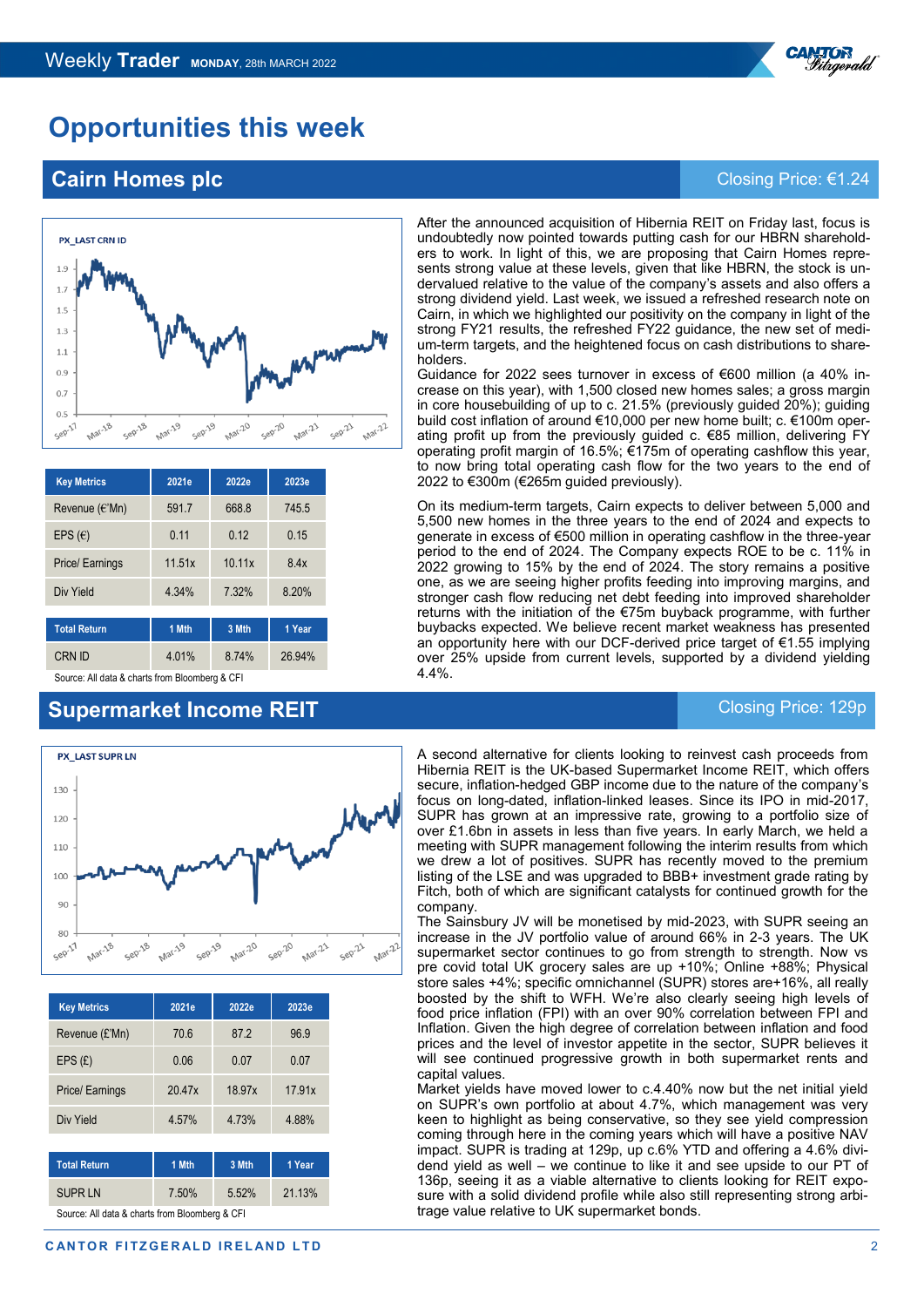

## **Opportunities this week**



| <b>Key Metrics</b>  | 2022e    | 2023e     | 2024e   |  |
|---------------------|----------|-----------|---------|--|
| Revenue $(\in$ 'Mn) | 72483.5  | 78559.8   | 84811.5 |  |
| EPS $(\epsilon)$    | 26 21    | 28.85     | 31.60   |  |
| Price/ Earnings     | 23.88x   | 21.7x     | 19.81x  |  |
| Div Yield           | 1.79%    | 1.95%     | 2.10%   |  |
| <b>Total Return</b> | 1 Mth    | 3 Mth     | 1 Year  |  |
| MC FP               | $-1.56%$ | $-12.74%$ | 22.53%  |  |

Source: All data & charts from Bloomberg & CFI

#### LVMH is the global leader in the high-margin, strong secular growth, luxury goods industry. Operating performance remains robust as evidenced by recent full-year results at the end of January which saw group revenues increase 44% for the full year to 64.2bn. Net profit in 2021 more than doubled compared to 2020 to 17.2bn euro, which was a 49% increase from 2019 pre-pandemic. Group organic sales growth for Q4 was ahead 26% on Q4 2020, driven by 28% growth from the largest division, fashion, and leather goods. The second largest division, wine & spirits, saw organic sales growth of 18%, jewellery, benefitting from the full integration of 2019's acquisition of Tiffany, recorded 21% and selective retailing 30%. Group organic sales growth was up 22% in Q4 2021 compared to Q4 2019, reflecting strong recovery ahead of pre-pandemic levels. Operating margin improved to 26.7% from 18.7% in 2020. LVMH does have a progressive dividend policy, although it did reduce the dividend pay-out in 2020, reflecting the challenges posed by the pandemic. The group has now resumed dividend growth, and this is forecast to continue going forward. LVMH could buy back shares but generally prefers to use its balance sheet strength to grow the business, both by acquisition, (most significantly Tiffany recently) and R&D.

Luxury remains a secular growth story and the recent pullback in the sector, and LVMH in particular, on a combination of rising interest rates and the Russian invasion of Ukraine looks to offer an attractive medium term buying opportunity. LVMH moved quickly to close its stores in Russia which accounts for less than 2% of group sales. LVMH report Q1 2022 sales figures on Thursday 22<sup>nd</sup> April and we have a price target of 775 euros, representing 26X 2023 EPS, broadly in-line with its 5-year average and offering over 20% upside from current levels.

### **LVMH** Closing Price: €626.00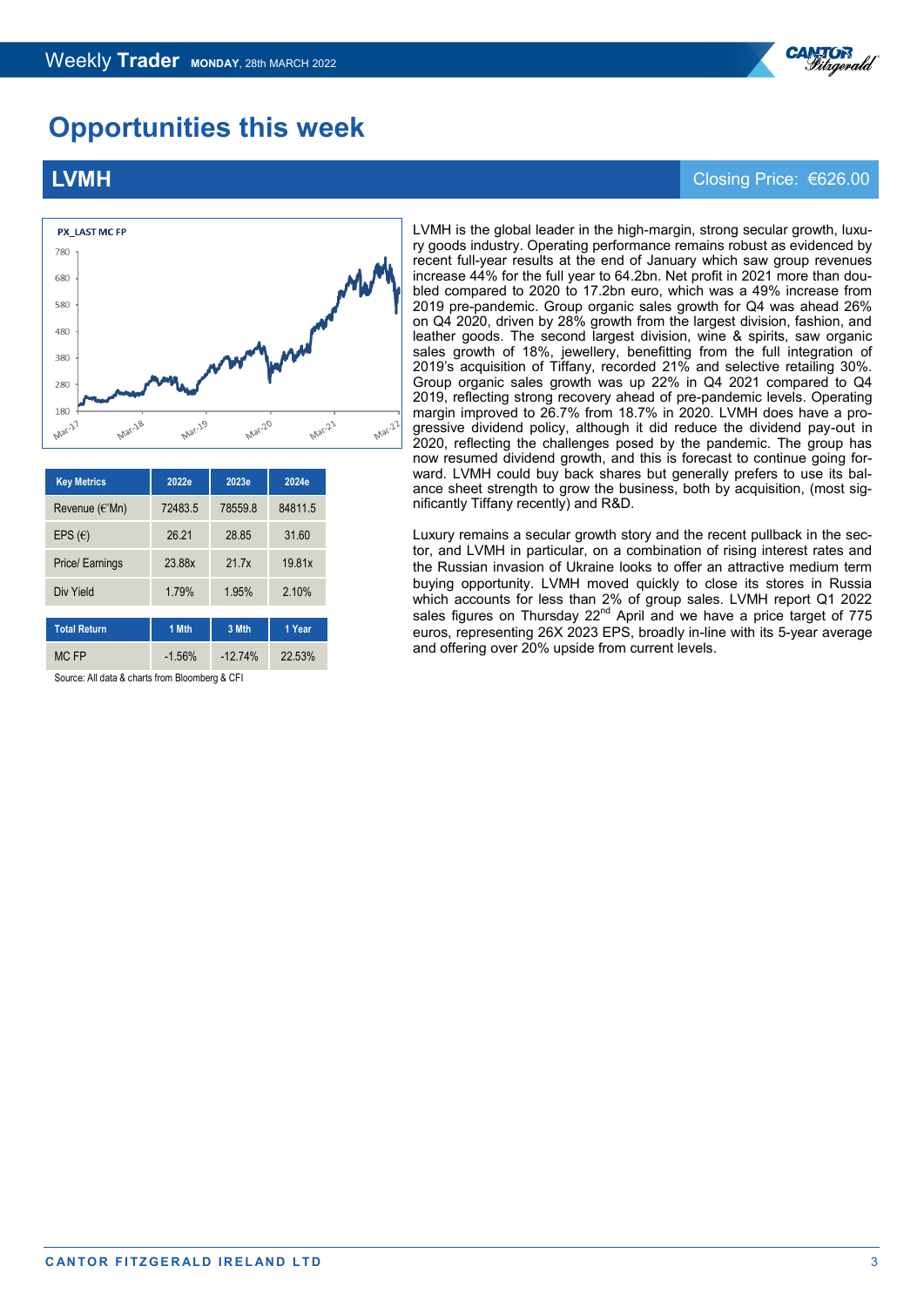

## **This Weeks Market Events**

| <b>Monday</b>             | <b>Tuesday</b>                                                                                                                | <b>Wednesday</b>                                                                           | <b>Thursday</b>                                                                                                                           | <b>Friday</b>                                                                                                  |
|---------------------------|-------------------------------------------------------------------------------------------------------------------------------|--------------------------------------------------------------------------------------------|-------------------------------------------------------------------------------------------------------------------------------------------|----------------------------------------------------------------------------------------------------------------|
| Corporate                 | Corporate                                                                                                                     | Corporate                                                                                  | Corporate                                                                                                                                 | Corporate                                                                                                      |
|                           | McCormick & Co,                                                                                                               |                                                                                            |                                                                                                                                           |                                                                                                                |
| <b>Economic</b>           | <b>Economic</b>                                                                                                               | <b>Economic</b>                                                                            | <b>Economic</b>                                                                                                                           | <b>Economic</b>                                                                                                |
| <b>Irish Retail Sales</b> | German Consumer<br>Sentiment<br><b>US Case-Shiller House</b><br><b>Prices</b><br><b>US Consumer</b><br>Confidence<br>US JOLTS | <b>EZ Economic</b><br>Sentiment<br>German Flash HICP<br>US ADP<br>US GDP<br>US Q4 Core PCE | UK GDP<br><b>German Retail Sales</b><br>German<br>Unemployment<br><b>EZ Unemployment</b><br>USE Feb Core PCE<br><b>US Personal Income</b> | <b>EZ Markit</b><br>Manufacturing PMI<br><b>US Non-Farm</b><br>Payrolls<br><b>US Manufacturing</b><br>ISM, PMI |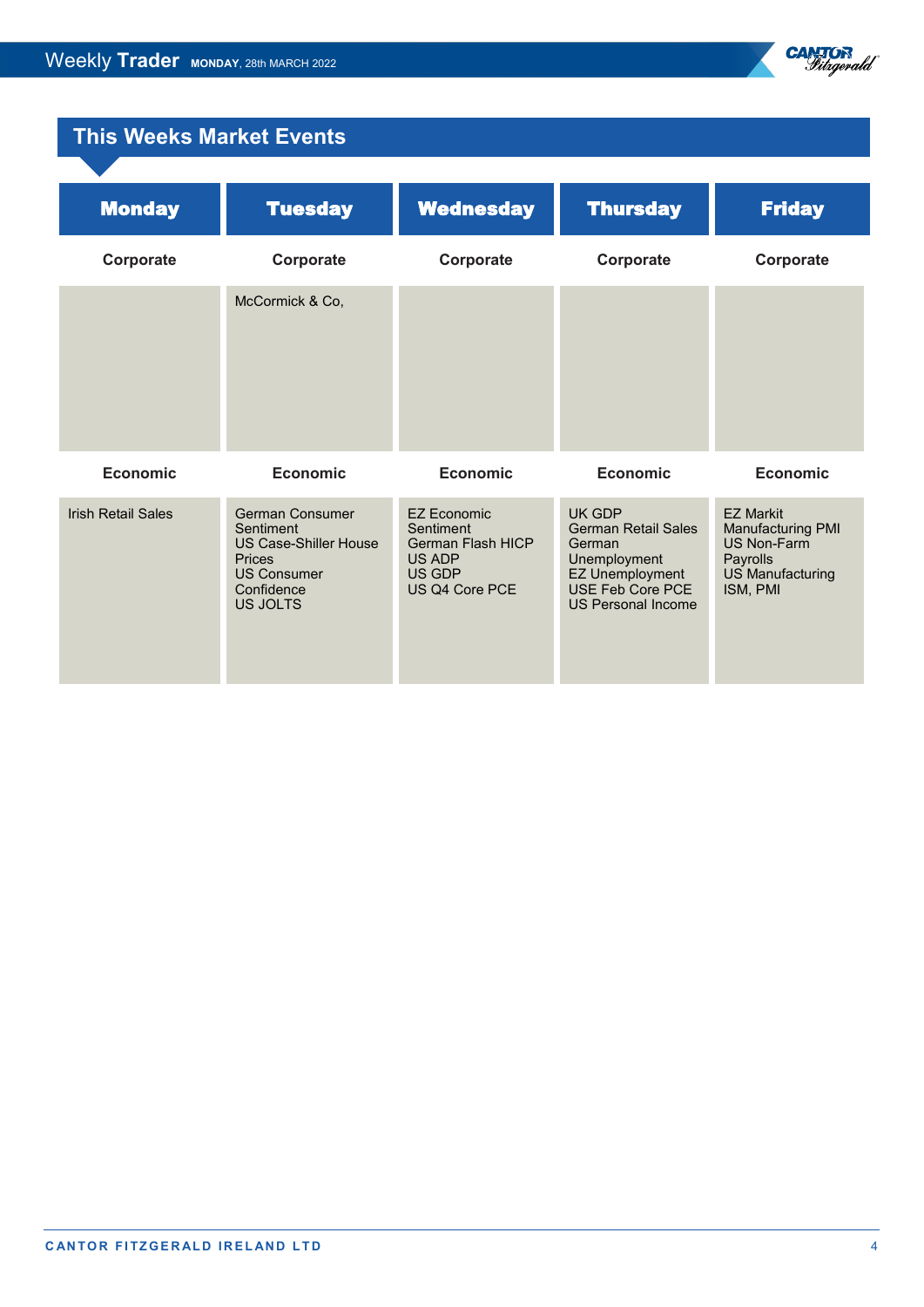

## **Analyst Conviction List**

The Analyst Conviction List highlights the buy-rated stocks that we feel have the greatest potential for share price upside at the current time and where new money purchases could be made. In addition to traditional analytical methods including valuation, industry background and competitive positioning, we also consider ESG factors in our equity research process.

Our initial Analyst Conviction List is provided below:

| <b>Company</b>                                       | <b>FX</b>  | <b>Industry</b>             | <b>Price</b><br>when in<br><b>ACL</b> | <b>Current</b><br>price | <b>Price</b><br>target | Div yield Fwd P/E | (x)   | 3 <sub>m</sub><br>move | <b>ESG</b><br><b>Score</b><br>$(0-100)$ |
|------------------------------------------------------|------------|-----------------------------|---------------------------------------|-------------------------|------------------------|-------------------|-------|------------------------|-----------------------------------------|
| <b>Flutter Entertainment PLC</b>                     | <b>EUR</b> | Entertainment               | 147.30                                | 105.6                   | 195.00                 | 0.00%             | 17.17 | $-21.9%$               | 43                                      |
| <b>LVMH Moet Hennessy Louis</b><br><b>Vuitton SE</b> | <b>EUR</b> | Apparel                     | 708.90                                | 626.0                   | 775.00                 | 1.60%             | 21.70 | $-14.3%$               | 89                                      |
| <b>TotalEnergies SE</b>                              | <b>EUR</b> | Oil&Gas                     | 43.41                                 | 47.60                   | 54.00                  | 5.55%             | 6.50  | 5.2%                   | 90                                      |
| Shell PLC                                            | GBp        | Oil&Gas                     | 1683.00                               | 2089.50                 | 2300.00                | 3.37%             | 6.46  | 27.1%                  | 82                                      |
| <b>Barclays PLC</b>                                  | GBp        | <b>Banks</b>                | 192.00                                | 164.00                  | 255.00                 | 3.66%             | 5.69  | $-12.5%$               | 92                                      |
| <b>FedEx Corp</b>                                    | <b>USD</b> | Transportation              | 242.77                                | 226.56                  | 355.00                 | 1.32%             | 10.02 | $-11.7%$               | 69                                      |
| <b>Ryanair Holdings PLC</b>                          | <b>EUR</b> | <b>Airlines</b>             | 18.12                                 | 13.56                   | 18.50                  | 0.00%             | 11.16 | $-13.6%$               | 27                                      |
| Caterpillar Inc                                      | <b>USD</b> | Machinery-<br>Constr&Mining | 205.88                                | 223.36                  | 230.00                 | 1.99%             | 15.39 | 8.1%                   | 94                                      |
| <b>Microsoft Corp</b>                                | <b>USD</b> | Software                    | 336.06                                | 303.68                  | 380.00                 | 0.82%             | 28.29 | $-11.0%$               | 98                                      |
| Apple Inc                                            | <b>USD</b> | Computers                   | 151.28                                | 174.72                  | 186.00                 | 0.50%             | 26.62 | $-2.5%$                | 34                                      |
| <b>ASML Holding NV</b>                               | <b>EUR</b> | Semiconductors              | 737.10                                | 620.20                  | 900.00                 | 1.19%             | 31.48 | $-13.3%$               | 93                                      |
| Smurfit Kappa Group PLC                              | <b>EUR</b> | Forest Prod-<br>ucts&Paper  | 45.07                                 | 40.63                   | 55.00                  | 3.09%             | 11.55 | $-14.7%$               | 66                                      |
| <b>CRH PLC</b>                                       | <b>EUR</b> | <b>Building Materials</b>   | 42.93                                 | 38.33                   | 53.00                  | 2.83%             | 11.68 | $-16.9%$               | 94                                      |
| Hibernia REIT plc                                    | <b>EUR</b> | <b>REITS</b>                | 1.31                                  | 1.62                    | 1.50                   | 3.34%             | 35.91 | 24.5%                  | 61                                      |

Source: Bloomberg

**Warning: The value of your investment may go down as well as up. You may get back less than you invest**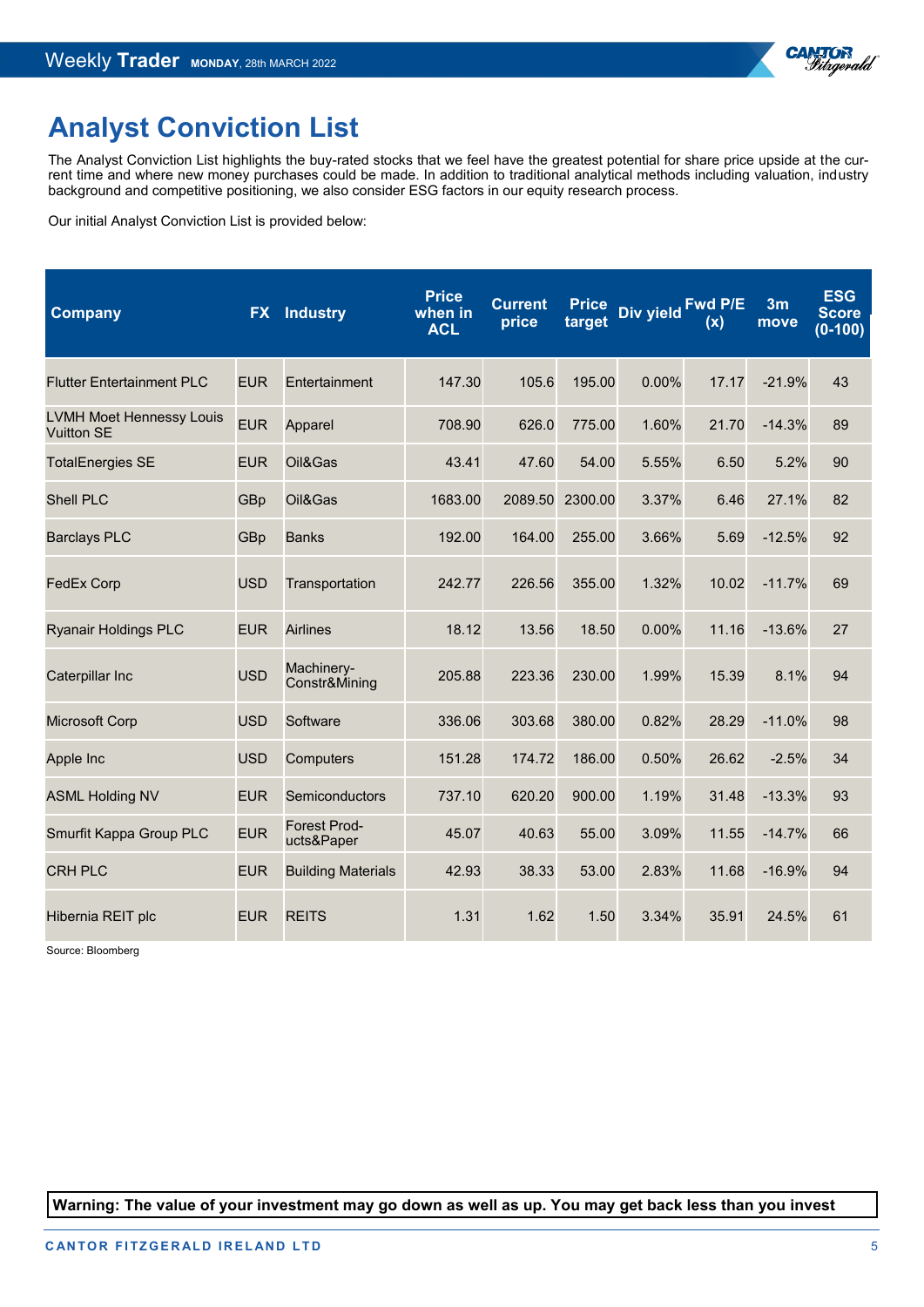



## **[D](https://cantorfitzgerald.ie/research/daily-note/)aily Note**

Each day we produce a market commentary outlining critical economic and company developments. We leverage off our global network of analysts and investment professionals to provide clients with critical insights from our local teams first thing in the morning.

#### **[CLICK HERE](https://cantorfitzgerald.ie/research/daily-note/)**

**CANTOR** 



## **Investment Journal**

Each quarter our Private Client and Research departments collaborate to issue a publication which highlights the very best current stock ideas, through our Analyst Conviction List along with the performance of our flagship products and funds, most recent private equity deals and structured product investment opportunities.

#### **[CLICK HERE](https://cantorfitzgerald.ie/wp-content/uploads/2022/01/Journal-Winter-1-22-LR.pdf)**



## **Investment Forum**

Through our investment Forum we bring you the latest market news, investment insights and a series of informative articles from our experts.

**[CLICK HERE](https://cantorfitzgerald.ie/category/investment-forum/)**

# Your portfolio at your fingertips

## **Client Portal**

Access all of your information through a single login and view information updates in the Notifications Centre with our easy to use, intuitive user interface.

**[CLICK HERE](https://cantorfitzgerald.ie/cantorportal/)**

®<sup>R</sup>

Vitrgerald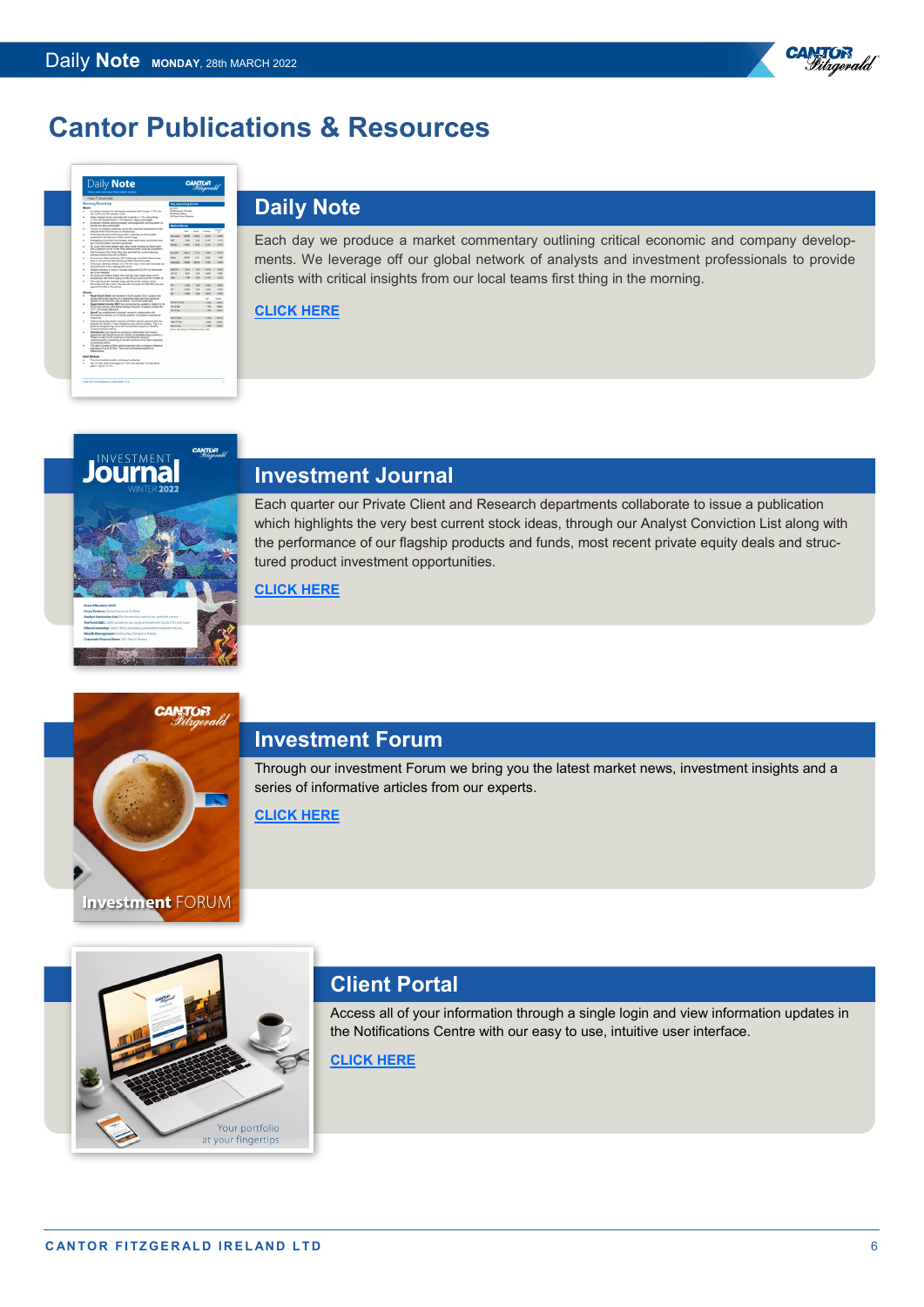

## **Regulatory Information**

#### **Issuer Descriptions: (Source: Bloomberg)**

#### **Flutter Entertainment PLC**

Flutter Entertainment provides and mobile and inline gambling and gaming services primarily in the UK, Australia, the US and Ireland. The company offers betting on a wide range of sporting events as well as offering online games, including bingo, casino games and poker. The more recent acquisition of stakes in FanDuel (now owns 95%) makes it the largest online sports betting business in the US.

#### **LVMH Moet Hennessy Louis Vuitton**

LVMH Moet Hennessy Louis Vuitton is a diversified luxury goods group. The company produces and sells wine, cognac, perfumes, cosmetics, luggage and watches and jewelry

#### **TotalEnergies SE**

TotalEnergies SE engages in the exploration and production of fuels, natural gas and low carbon electricity. Headquartered in Courbevoie, France, it operates through the following business segments: Exploration & Production; Integrated Gas, Renewables & Power; Refining & Chemicals and Marketing & Services divisions.

#### **Royal Dutch Shell PLC**

Royal Dutch Shell Plc, through subsidiaries, explores, produces, and refines petroleum. The Company produces fuels, chemicals, and lubricants. Royal Dutch Shell owns and operates gasoline filling stations worldwide. It operates through the following segments: Integrated Gas, Upstream, Oil Products, Chemicals and Corporate. The company was founded in February 1907 and is headquartered in The Hague, Netherlands.

#### **Barclays PLC**

Barclays PLC is a global financial services provider engaged in retail banking, credit cards, wholesale banking, investment banking, wealth management, and investment management services.

#### **FedEx Corp**

FedEx Corp. delivers packages and freight to multiple countries and territories through an integrated global network. The company provides worldwide express delivery , ground small parcel delivery, less-than-truckload freight delivery, supply chain management services, customs brokerage services and trade facilitation and electronic commerce solutions

#### **Ryanair Holdings PLC**

Ryanair is one of the largest airlines in Europe. The carrier flies to c.190 destinations, serving more than 30 countries throughout Europe, plus Morocco. It specialises in short-haul routes between secondary and regional airports, operating a fleet of c.300 Boeing 737-800s from 75 bases. Under normal conditions the company flies around 116m passengers annually from airports in Ireland, UK, Belgium, France, Germany, Italy, Spain and Sweden.

#### **Caterpillar Inc**

Caterpillar designs, manufactures and markets construction, mining and forestry machinery. The company also manufactures engines and other related parts for it equipment and offers financing and insurance. It distributes its products through a worldwide organisation of dealers.

#### **Microsoft Corp**

One of the world's leading technology companies, Microsoft Corporation develops, manufactures, licences, sells and supports software products. Microsoft also develops video game consoles (e.g. Xbox) and digital music entertainment devices. Its products include the Windows operating system, Office productivity applications and Azure cloud services. It also owns LinkedIn, the business-oriented social network..

#### **Apple Inc**

Apple Inc. designs, manufactures and markets mobile communication devices, personal computers and related equipment along with a variety of related software, services, peripherals and networking solutions. Apple sells its products worldwide through its online stores, retail stores, direct sales force, third-party wholesalers and resellers. Half of its revenue comes from iPhone sales and over half its revenue is generated outside the Americas.

#### **ASML Holding NV**

ASML Holding N.V. develops, produces and markets semiconductor manufacturing equipment, specifically machines for the production of chips through lithography. The company services clients worldwide.

#### **Smurfit Kappa Group PLC**

Smurfit Kappa Group PLC manufactures paper packaging products. The company offers container boards, corrugated containers, and other paperbased packaging products. Smurfit Kappa Group serves clients globally.

#### **CRH PLC**

CRH is an Irish-based international company that makes and distributes cement, concrete, aggregate, glass and asphalt for commercial, residential and infrastructure projects across the globe. CRH has over 3,100 operating locations and a presence in circa 30 countries. It is one of the main building materials suppliers in North America and the largest heavy-side materials business in Europe.

#### **Hibernia REIT PLC**

Hibernia REIT operates as a real estate investment trust. The company invests in commercial properties including offices. While it has the scope to invest in industrial properties, retail stores, warehousing and distribution centres and other related property assets, Hibernia focusses on high-end office properties in Dublin, Ireland, with strong and improving ESG credentials.

#### **Deere & Co**

Deere & Company manufactures and distributes a range of agriculture, construction, forestry and commercial and consumer equipment worldwide. Deere, which trades mainly through the John Deere brand, also provides servicing and financing for its product range.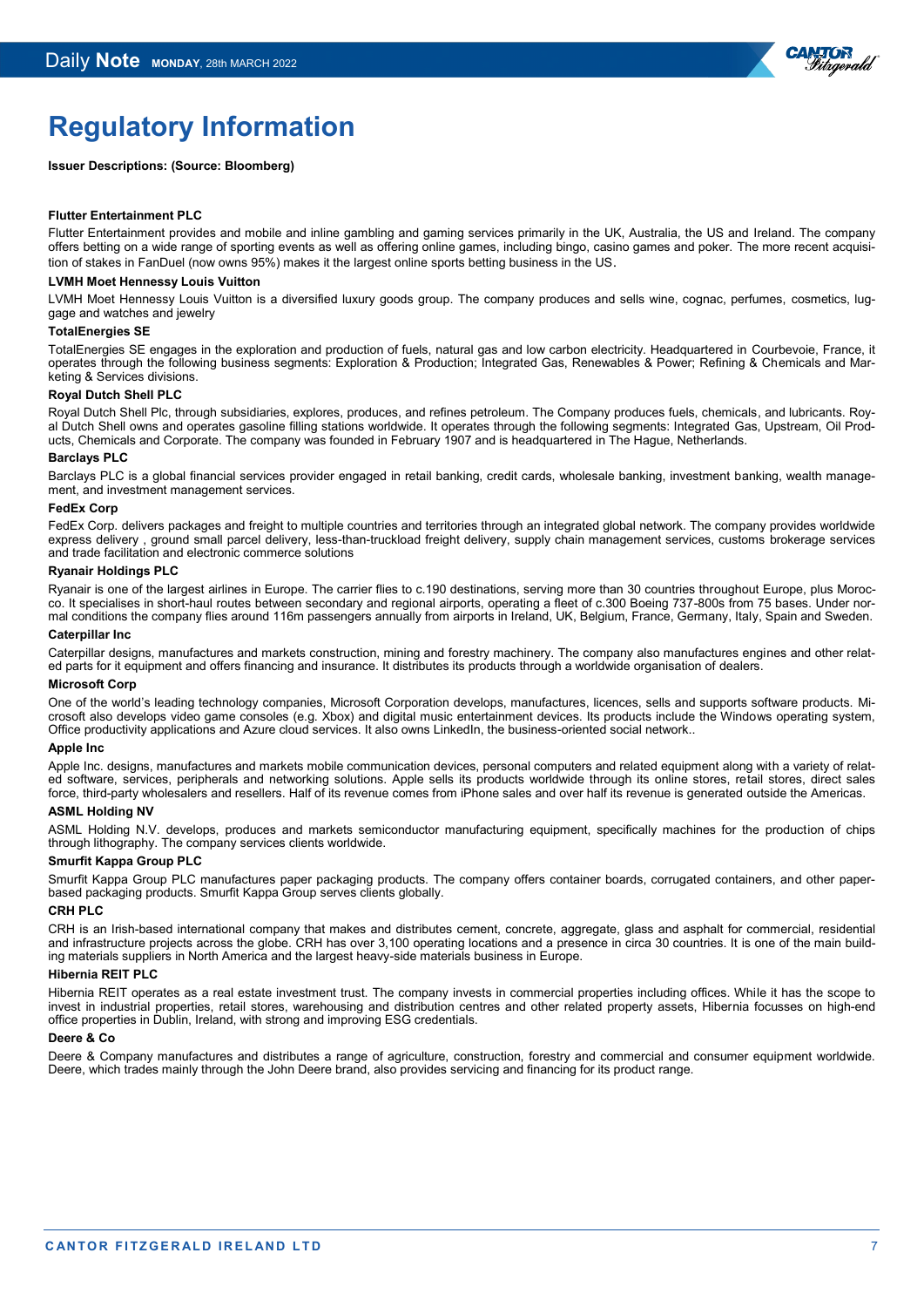

## **Regulatory Information**

#### **Historical record of recommendation**

| <b>Flutter Entertainment rating:</b> | Buy; issued 7th October 2021; previous: Hold; issued 16th July 2021 |
|--------------------------------------|---------------------------------------------------------------------|
| LVMH rating:                         | Buy; issued 22nd September; previous: none: initiation              |
| TotalEnergies rating:                | Buy; issued 22nd June 2021; previous: none: initiation              |
| Royal Dutch Shell rating:            | Buy; issued 08 Oct 2021; previous: none: initiation                 |
| Barclays rating:                     | Buy; issued 17th October 2021; previous: none: initiation           |
| Fedex rating:                        | Buy; issued 2nd June 2021; previous: Buy; 24th November 2020        |
| Ryanair rating:                      | Buy; issued 2nd July 2021; previous: Buy 19th November 2020         |
| Caterpillar rating:                  | Buy; issued 5th November 2021; previous none: initiation            |
| Microsoft rating:                    | Buy; issued 26th August 2021: previous: Buy: 17th June 2020         |
| Apple Inc rating:                    | Buy; issued 15th July 2021; previous: none: initiation              |
| ASML rating:                         | Buy; issued 22nd September; previous: none: initiation              |
| Smurfit Kappa rating:                | Buy; issued 24th August 2021; previous: Buy: 9th June 2021          |
| CRH rating:                          | Buy; issued 10th March 2021; previous: Buy: 25th November 2020      |
|                                      | Last change 1st September 2020 Upgraded to Buy from Sell            |
| Hibernia REIT rating:                | Buy; issued 31 Aug 2021: previous: none: initiation                 |

**None of the above recommendations have been disclosed to the relevant issuer prior to dissemination of this Research**.

All regulatory disclosures pertaining to valuation methodologies and historical records of the above recommendations can be found on the Cantor Fitzgerald Ireland website here:

#### [http://www.cantorfitzgerald.ie/research\\_disclosures.php](http://www.cantorfitzgerald.ie/research_disclosures.php)

Cantor Fitzgerald Ireland Limited ("Cantor Ireland") is regulated by the Central Bank of Ireland. Cantor Fitzgerald Ireland Ltd is a member firm of the Irish Stock Exchange and the London Stock Exchange.

This communication has been prepared by and is the sole responsibility of Cantor Fitzgerald Ireland Limited of 75 St Stephens Green, Dublin 2, which is an authorised person for the purposes of the European Communities (Markets in Financial Instruments) Regulations 2007 (as amended) in Ireland or the Financial Services and Markets Act 2000 in the United Kingdom.

This material is approved for distribution in Ireland by Cantor Fitzgerald Ireland Ltd. It is intended for Irish retails clients only and is not intended for distribution to, or use by, any person in any country where such distribution or use would be contrary to local law or regulation. Cantor Fitzgerald Ireland Ltd ("CFIL") is regulated by the Central Bank of Ireland. Cantor Fitzgerald Ireland Ltd is a member firm of the Irish Stock Exchange and the London Stock Exchange.

Where CFIL wishes to make this and other Cantor Fitzgerald research available to Retail clients, such information is provided without liability and in accordance with our terms and conditions that are available on the CFIL website.

No report is intended to and does not constitute a personal recommendations or investment advice nor does it provide the sole basis for any evaluation of the securities that may be the subject matter of the report. Specifically, the information contained in this report should not be taken as an offer or solicitation of investment advice, or to encourage the purchased or sale of any particular security. Not all recommendations are necessarily suitable for all investors and CFIL recommend that specific advice should always be sought prior to investment, based on the particular circumstances of the investor either from your CFIL investment adviser or another investment adviser.

Where CFIL wishes to make this and other Cantor Fitzgerald research available to Retail clients, such information is provided without liability and in accordance with our terms and conditions that are available on the CFIL website.

CFIL takes all responsibility to ensure that reasonable efforts are made to present accurate information but CFIL gives no warranty or guarantee as to, and do not accept responsibility for, the correctness, completeness, timeliness or accuracy of the information provided or its transmission. This is entirely at the risk of the recipient of the report. Nor shall CFIL, its subsidiaries, affiliates or parent company or any of their employees, directors or agents, be liable to for any losses, damages, costs, claims, demands or expenses of any kind whatsoever, whether direct or indirect, suffered or incurred in consequence of any use of, or reliance upon, the information. Any person acting on the information contained in this report does so entirely at his or her own risk.

All estimates, views and opinions included in this research note constitute Cantor Ireland's judgment as of the date of the note but may be subject to change without notice. Changes to assumptions may have a material impact on any recommendations made herein. Unless specifically indicated to the contrary this note has not been disclosed to the covered issuer(s) in advance of publication.

Past performance is not a reliable guide to future performance. The value of your investment may go down as well as up. Investments denominated in foreign currencies are subject to fluctuations in exchange rates, which may have an adverse effect on the value of the investments, sale proceeds, and on dividend or interest income. The income you get from your investment may go down as well as up. Figures quoted are estimates only; they are not a reliable guide to the future performance of this investment.